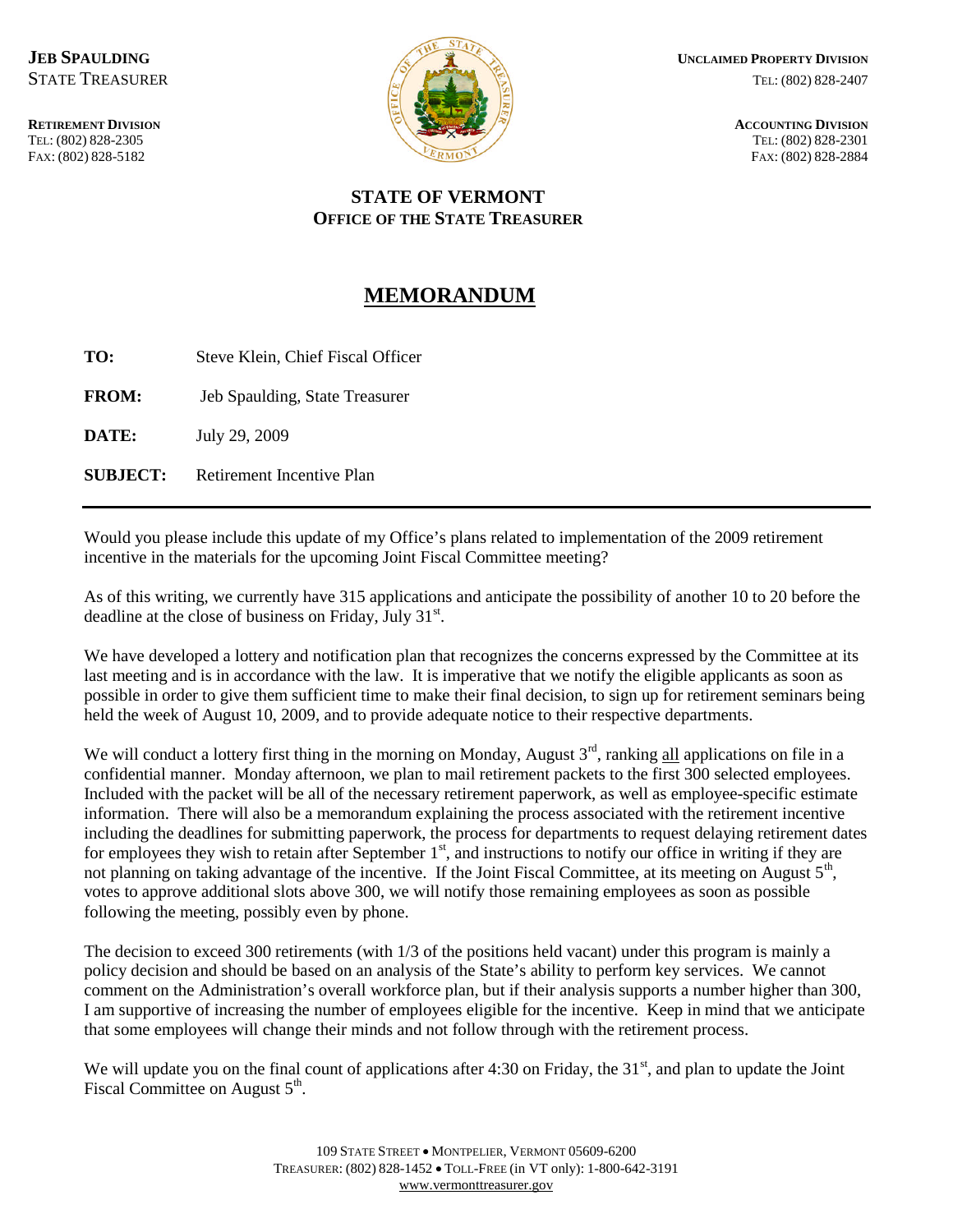Beth Peare 5.2.

## **2009 RETIREMENT INCENTIVE**

## Number of Applications Received by Agency/Department As of July 31, 2009 Close of Business

- **Agency of Transportation** 64  $\overline{\mathbf{m}}$
- **Children and Families** 41  $\mathbf{m}$
- Corrections  $32<sub>2</sub>$  $\sim$
- Labor  $21$
- **Buildings and General Services** 15  $\omega$  .
- Health  $16$
- **Agency of Natural Resources** 17  $\frac{1}{2}$  and  $\frac{1}{2}$
- $\sim$ Judiciary  $12<sup>7</sup>$
- Disabilities, Aging & Independent Living  $11$  $\omega_{\rm{max}}$
- Public Safety  $10<sup>-10</sup>$
- $\sim$   $\sim$ Tax  $11$
- Education 9  $\frac{1}{2}$
- **Child Support** 8  $\sim$
- Agency of Agriculture, Food & Markets  $\overline{7}$
- 6 Military  $\Delta \sim 10^4$
- **Liquor Control** 6  $\frac{1}{2}$
- **State's Attorneys** 6
- Other 38  $\omega$  .

 $\overline{\text{Total}}^*$ 330  $\mathbf{e}$ 

- **Agency of Human Services** 121  $\sim 10^{11}$
- **Agency of Transportation** 64  $\mathcal{L}_{\text{max}}$
- Agency of Administration  $33<sup>2</sup>$
- **Agency of Natural Resources**  $17<sup>1</sup>$  $\sim$
- Agency of Agriculture, Food & Markets  $\overline{7}$  $\sim$
- Other 88  $\overline{\phantom{a}}$

Total\* 330

\* Preliminary applications. We anticipate some of these individuals will not follow through with the retirement process once estimate information is provided.